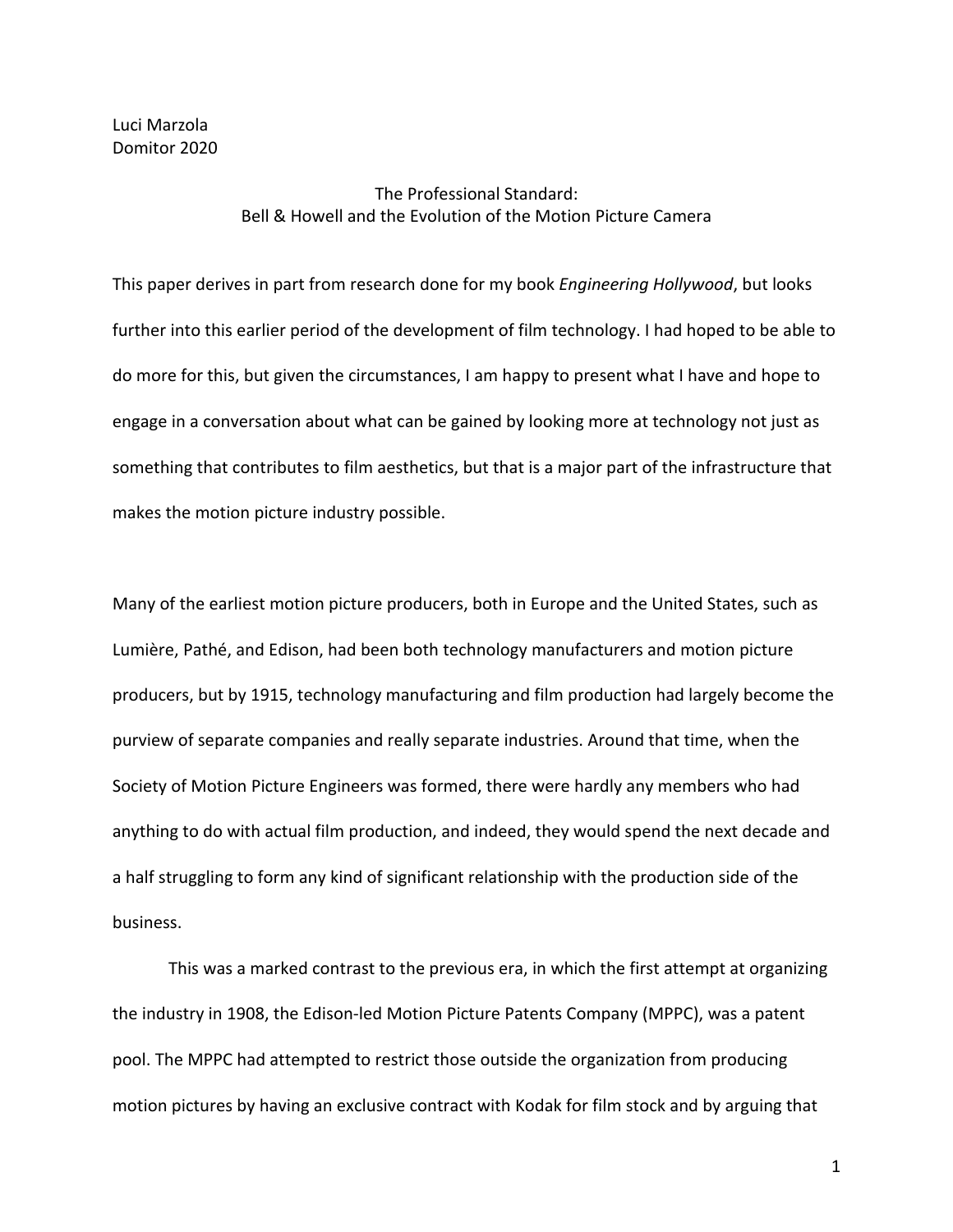the European or self-made motion picture cameras with which most companies outside of the Trust operated violated the patents of the major producers. As Robert Anderson has argued, the MPPC was patterned on the efforts of other industries such as electronics in which companies such as General Electric "merged with numerous small firms in order to control their patents and prevent competition."i The organization was limited in its success at stopping independents from producing and the government disbanded it in an antitrust case in 1915. But the MPPC and its General Film Company had begun the process of standardizing and classifying the tools and techniques of the industry, mostly with regards to the distribution and exhibition ends of the business. Little had been accomplished on the production side, which remained largely artisanal in its practices.

The efforts at standardizing production equipment, such as cameras, would come less from a trade organization such as the MPPC, and more from dedicated manufacturers such as the Bell & Howell company which was founded in the year before the MPPC was formed. Anticipating the separation between technology making and filmmaking, Bell & Howell of Chicago began in 1907 as a manufacturer of film perforators and printers. They added a camera two years later as a part of their strategy to standardize tools across the motion picture field. All of their various machines were compatible with each other, allowing the company to advertise their commitment to efficiency and economy while also requiring companies and workers to use their entire line of products. Through their marketing throughout their first decade, the company was able to convince producers that investment in standardization of their filmmaking equipment was key to their success – and central to this was buying the expensive equipment that Bell & Howell produced.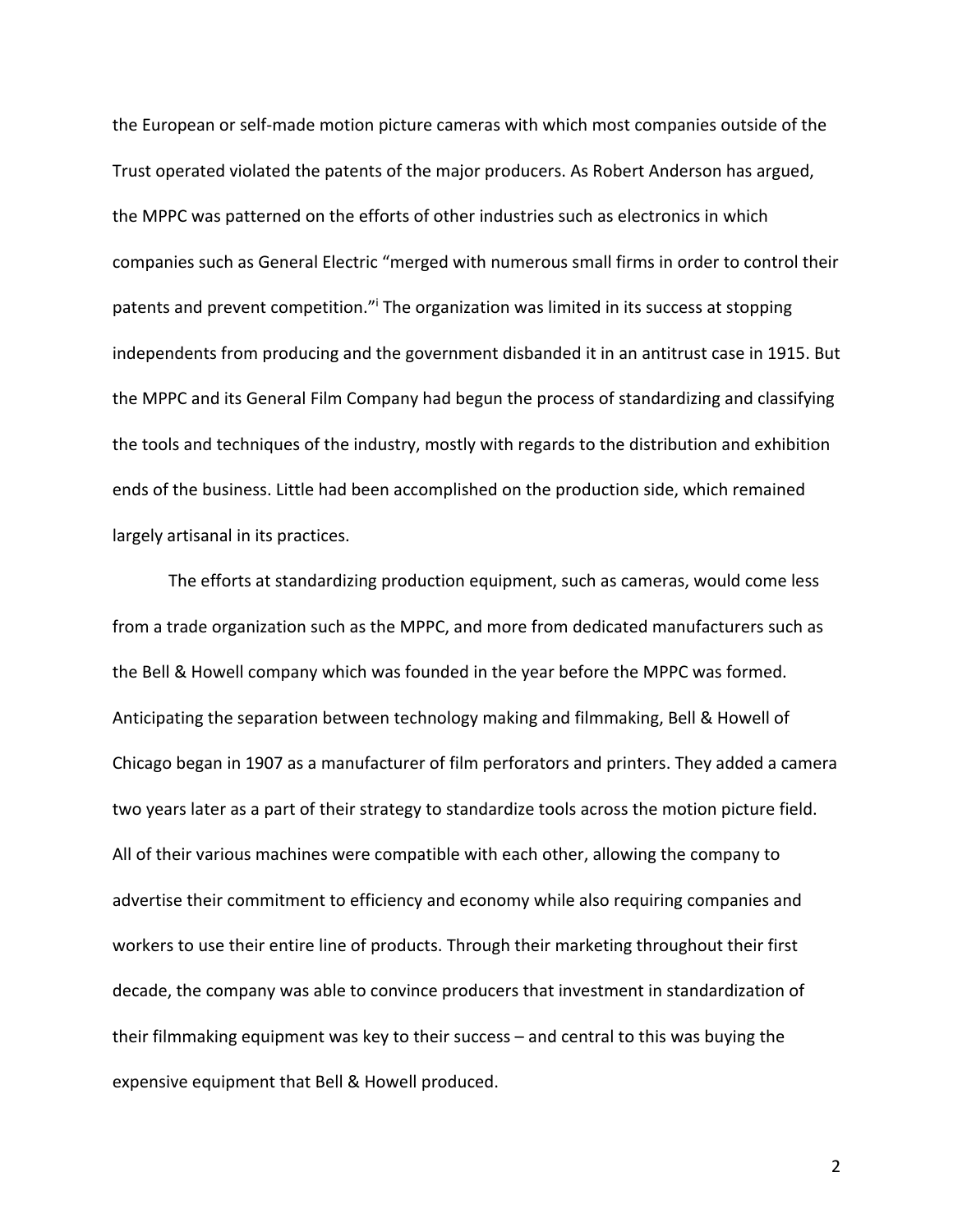At the same time, as the role of the cameraman was fully separated from the director and increasingly professionalized, the job came to require the purchase and maintenance of their own motion picture camera. By 1915, it was preferred that this camera be a Bell & Howell which retailed for \$1080, more than the average American salary. By looking at the first decade of the Bell & Howell company and its signature camera, this presentation shows how the centrality of these tool of film production reinforced the increased values of standardization and professionalization as the industry grew into its mature form.

Slide 2

Scholars generally agree that the spectacle of motion picture technology was key to the period of the cinema of attractions, yet the typical history tells us that as narrative took hold of the medium in the first decade of the  $20<sup>th</sup>$  century, technology was subsumed into an increasingly "invisible" style.<sup>ii</sup> But the fascination with the increasingly complex technology of the medium never fully died and showed a marked increase in the early-1910s, just at the moment when the studio system began to take shape.<sup>iii</sup> The producers were eager to promote their recent investment in cutting-edge facilities, not only to assure exhibitors of their commitment to regularized production, but also to show audiences how much they cared about the quality of their products. The innovative technology, quality materials, and perfectly controlled environments they boasted about did not come cheaply, but they did project a notion of permanence and stability heretofore unheard of in the fly-by-night days of early film production.

The discourse around the motion picture plant as an industrial factory received particular attention in the exhibitor publications, where the efficiency of film stock production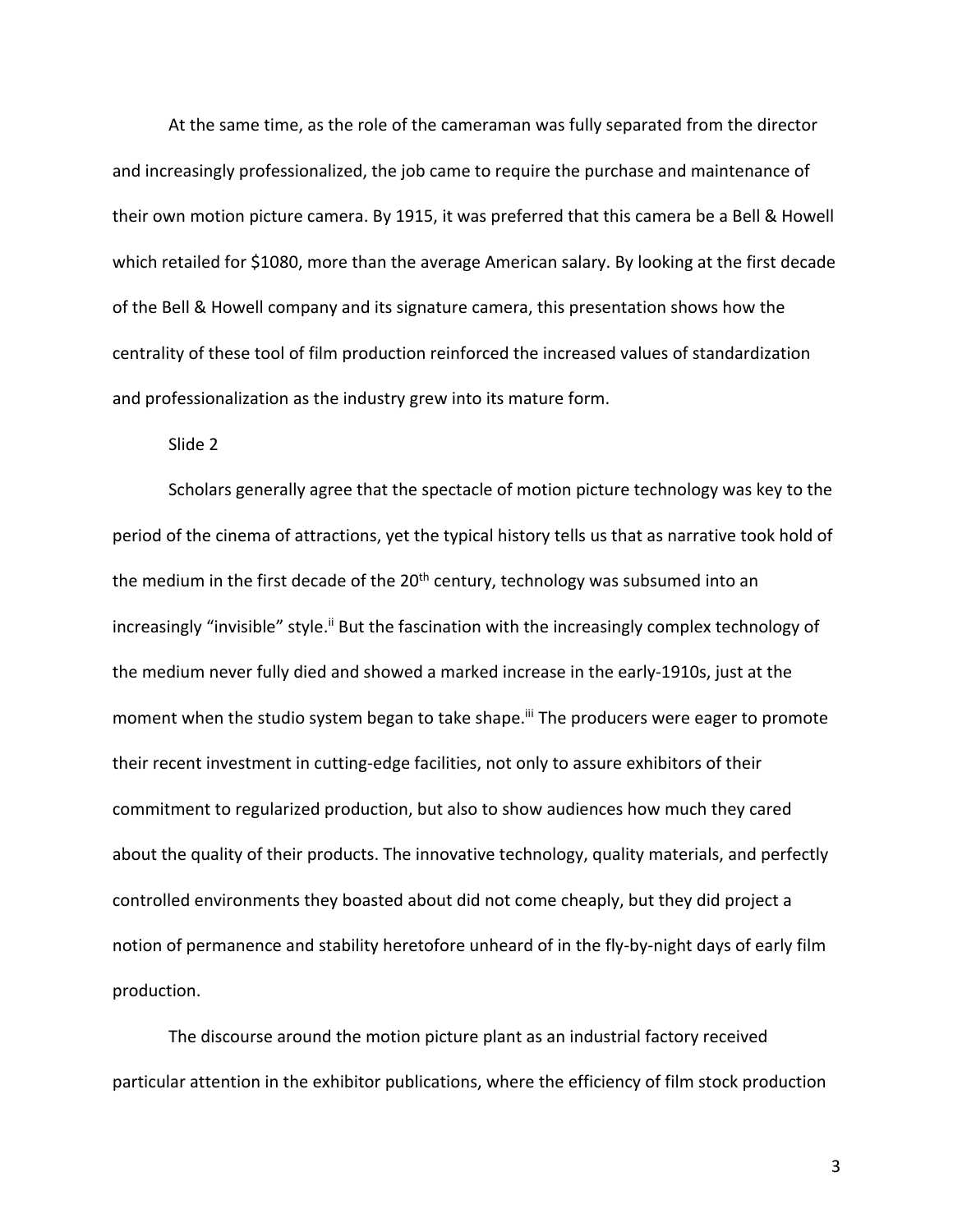was given emphasis. Exhibitors were particularly concerned with material film production, as the manufacturers' ability to deliver new prints on time determined their theaters' competitiveness in a market where programs were changed multiple times per week. A profile of David Horsley's Centaur Film Company plant in *Moving Picture World* not only focuses on the various facilities, but also on the cutting-edge technology found within. Printers, perforators, winding, developing, washing, tinting, and toning machines, vacuum cleaners for keeping dust out of the air, water filters, and boilers are all features of the plant.

These behind-the-scenes discourses on motion picture production in the U.S. in the 1910s demonstrated the move away from an artisanal view of motion pictures, equated with theatrical production, toward a discourse of systematic efficiency. By doing so, the motion picture producers embraced the technological base of the medium, while equating their practices with industrial production and the factory rather than artisanal craftsmanship and the studio. The motion picture industry conceived itself within its publicity using terms of scientific management and assembly line production despite the clear differences between its operations and that of a manufacturing plant. In doing so, the producers were positioning themselves within the prevailing business rhetoric of the era. It was in 1913 that Henry Ford installed the first moving assembly belts in his plants, and his production innovations were widely publicized throughout the period.<sup>iv</sup> Only two years earlier in 1911, Frederick Winslow Taylor had published *The Principles of Scientific Management*, in which he applied the scientific study of motion and time to increasing efficiency in manufacturing and production*.* Taylor's ideas and Ford's practices dominated discourses on industrial production in the 1910s.<sup>V</sup> Likewise, motion picture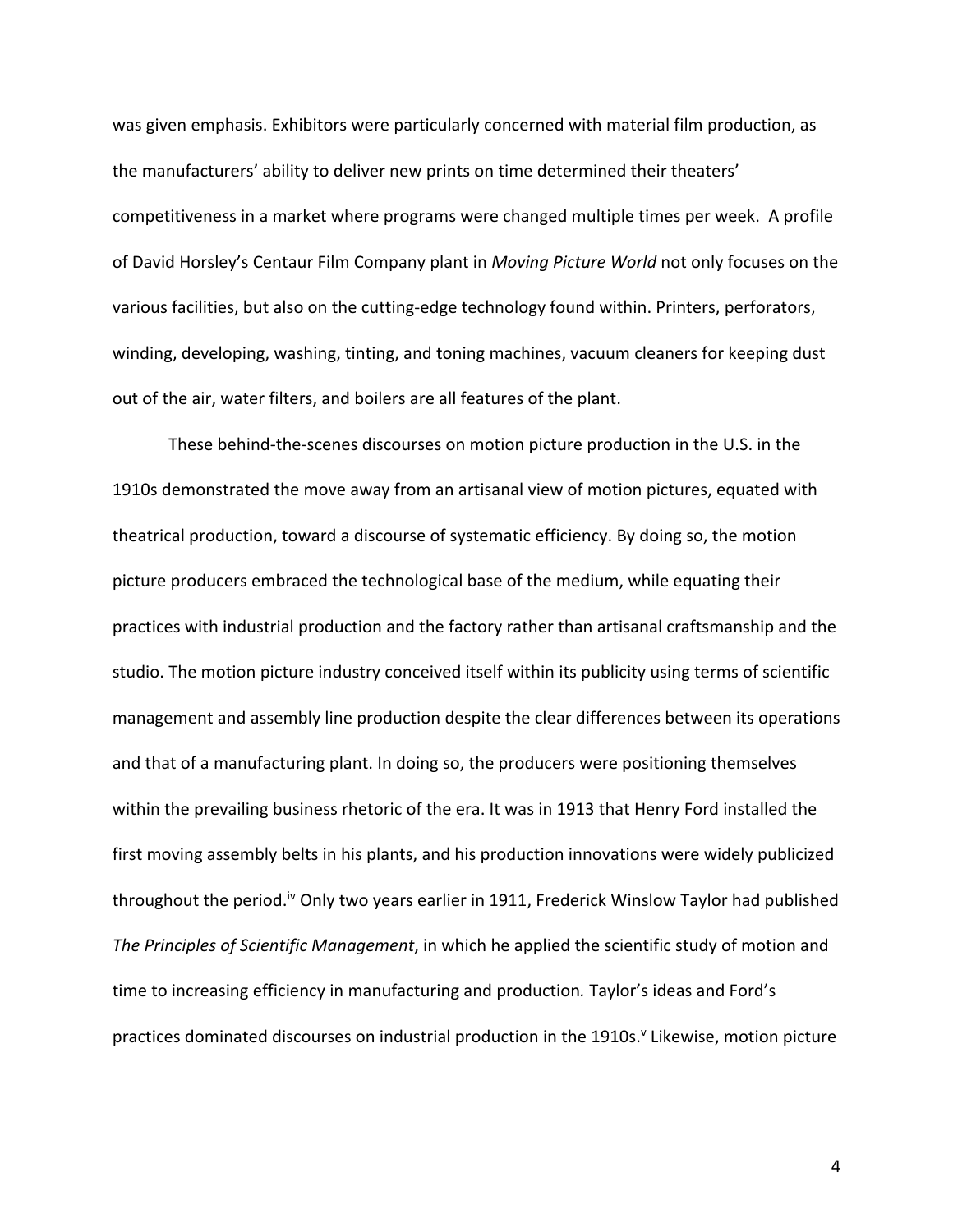industry and fan publications described the leaders of the industry in much the same way the mainstream press discussed Ford, as innovators of cutting-edge, efficient production practices.<sup>vi</sup>

This context is important to this narrative because the most factory-like work happening within these motion picture plants was in the perforating and printing of the film stock, before and after production, respectively. And in any studio that wanted to be taken seriously, that printing and perforating was increasingly done on Bell & Howell machines. By 1913, a studio, whether it was Bison, Crystal, or Bosworth, could not claim to have the most up-to-date, efficient facilities if they did not include Bell & Howell machines. Thus, this company became a major contributor to the systemization and standardization of the motion picture industry despite never being involved in the production of motion pictures.

### Slide 3

The narrative of Bell & Howell's dominance of these and other aspects of the motion picture industry in the early 1910s is one that shows them repeatedly gaining a foothold in one tool, then introducing another which was compatible and therefore seemingly necessary. They first became indispensable in the industry not with printing and perforating, but with transformers. Ads for their solderless terminals abound in the trades from 1909 to 1912, promoting a tool which would necessarily make anyone who wanted to run high powered studio lights and projector bulbs a Bell & Howell customer.

#### Slide 4

However, perforators became the main source of their ability to take over more and more aspects of film production. Film manufacturers such as Kodak did not put perforations on their raw stock. So it was up to producers to get the holes put into the stripes, which was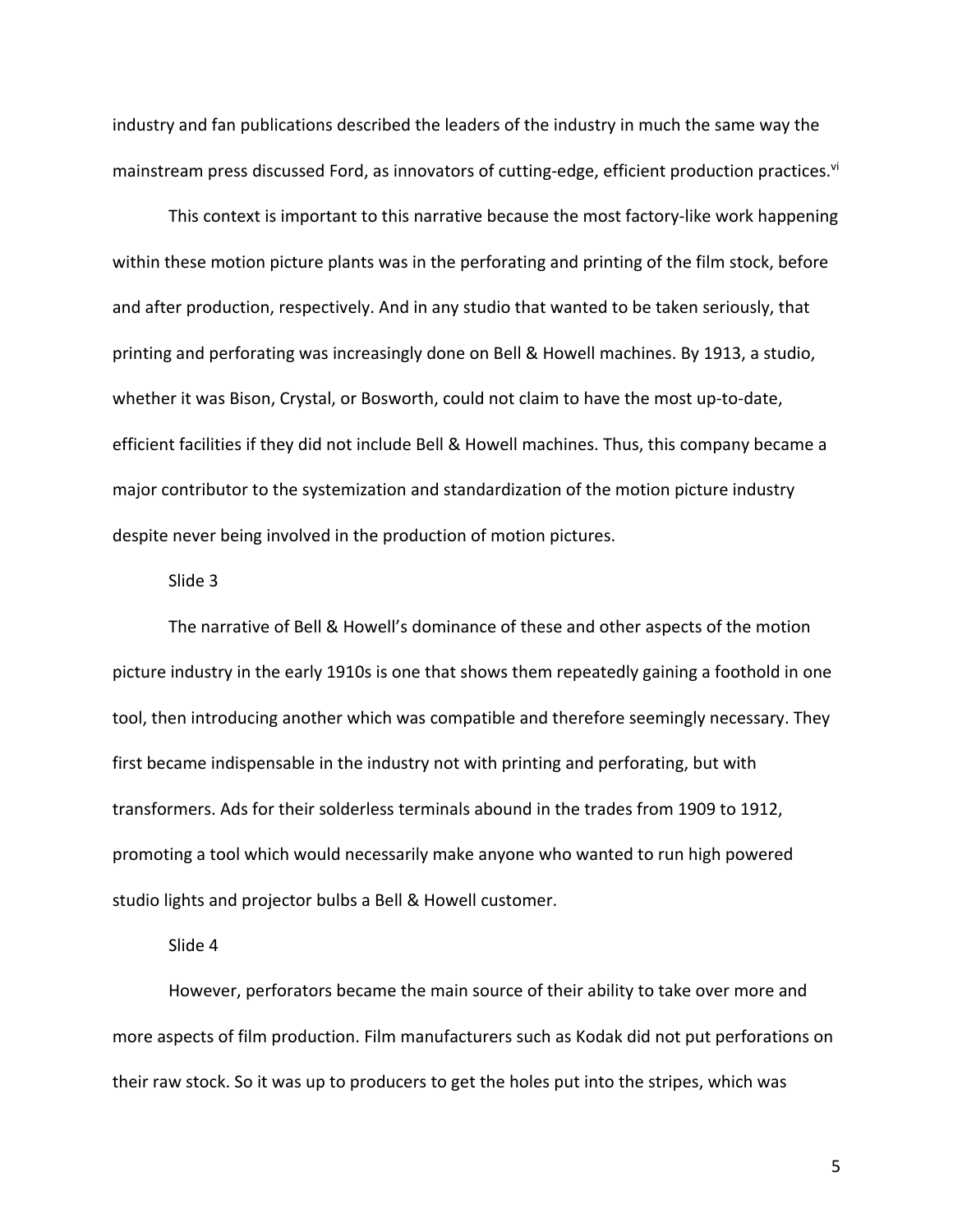absolutely necessary for pulling the stock through the camera and the projector. The company gained an advantage in the field through the "accuracy" of their machinery – an entirely mechanical process, but as they put it in their *Standard Film Perforator* brochure, one that was "the first requisite to the making of quality pictures."vii There was no standard perforation size at the time, and if your perforations were inconsistent or incompatible with any of your equipment, it made the equipment useless. Getting Bell & Howell perforation machines into every major lab made their gauge the standard, so the cameras, lab machinery, and projectors all had to conform to the Bell & Howell standard gauge.

## Slide 5

Using the company's perforators made it an obvious choice to then use their printing machines and film reels, as they were all standardized to the same gauge. By late-1913, *Motion Picture News* asserted that all of these machines, by this time were "in universal use" and "deemed by many the best in the market." Throughout 1913 and 1914, they added rewind and splicing machines to their line of compatible products.

#### Slide 6

The company had produced a camera as early as 1909, which they sold to various local production outfits. After gaining feedback on this early model, in 1912, they developed the camera that would become the industry standard over the next decade, the Bell & Howell 2709. This was the first metal camera, and used register pins which kept the film steady, especially with the perfectly evenly spaced perforations created by the Bell & Howell perforator. It had an accurate frame counter, which was key to precise effects such as double exposure and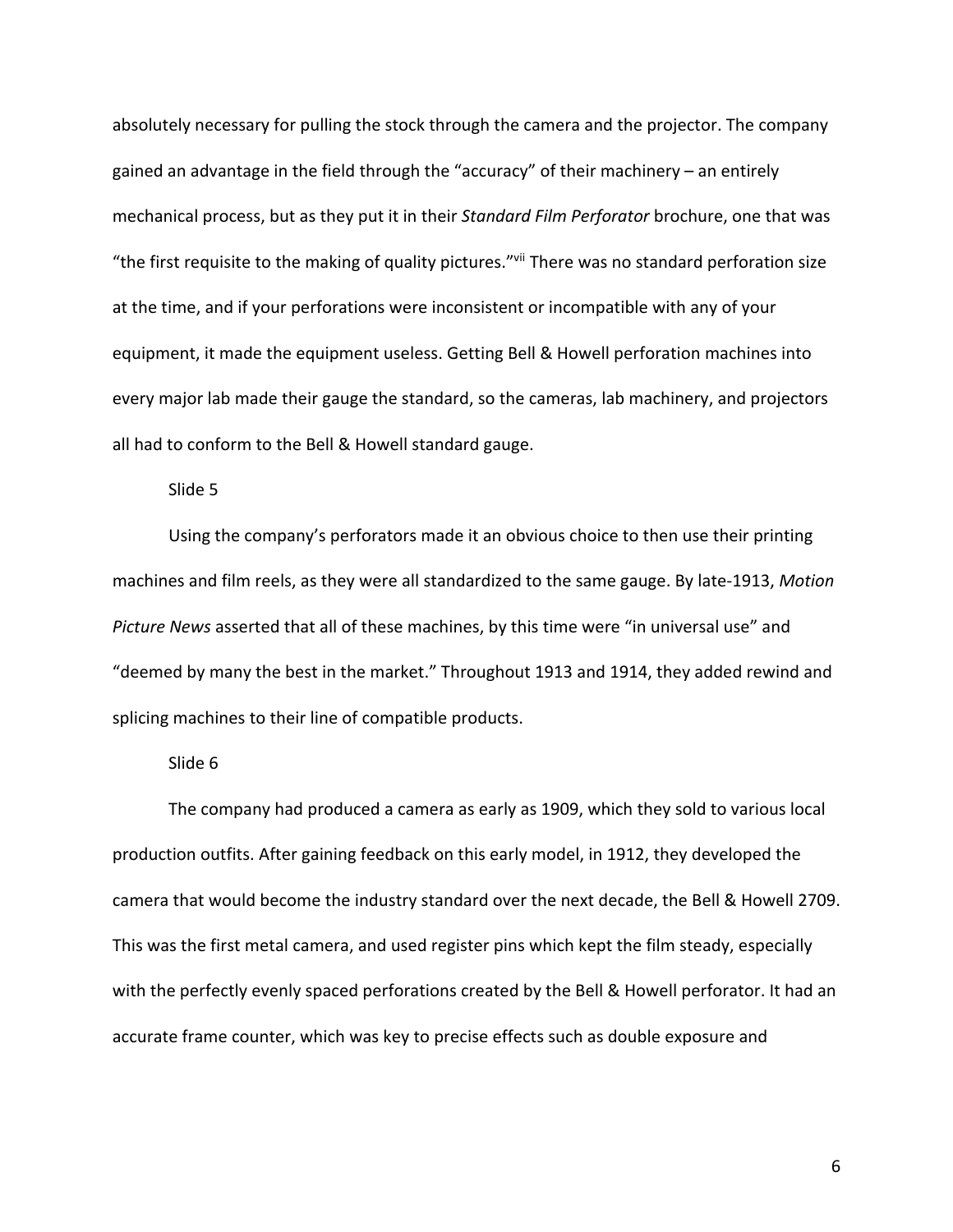dissolves, as well as its more distinctive and recognizable feature aesthetically – the rotating turret of lenses.

Slide 7

Given that the Bell & Howell company archive seemingly vanished a few decades ago, we can only speculate about the strategic goals of the company—but their advertising in the trades and the rhetoric in their pamphlets that I found in the Smithsonian's Trade Literature Collection can give us some insight. Despite having this model available as early as 1912, they did not run many advertisements or attempt to penetrate the market right away. I see two reasons for this, they were still building their dominance in other film tools and their cameras were far more expensive than any others. The most common camera at that time was a Pathé, which was listed by G. Gennert camera at a fairly steep \$550 (where lesser cameras ranged from \$55-\$250). The Bell & Howell retailed for \$1080. On a side note - While the standardization across their line of products was no doubt a major incentive from the point of view of producers, like all American things ascendant in the motion picture during this period, we cannot discount the role of the war in Europe as a contributor to Bell & Howell's rise and Pathé's decline.

With the Pathé as the industry standard by which all camerawork was judged, the more expensive Bell & Howell needed to be seen as a necessity before it could be widespread. Another reason for the seemingly slow adoption is the painstaking and largely artisan process of making motion picture cameras. These cameras were not shooting off an assembly line. To give a sense of the pace of construction, in the early 1920s when Mitchell began to take the market from Bell & Howell, they were able to produce and sell around 30 cameras per year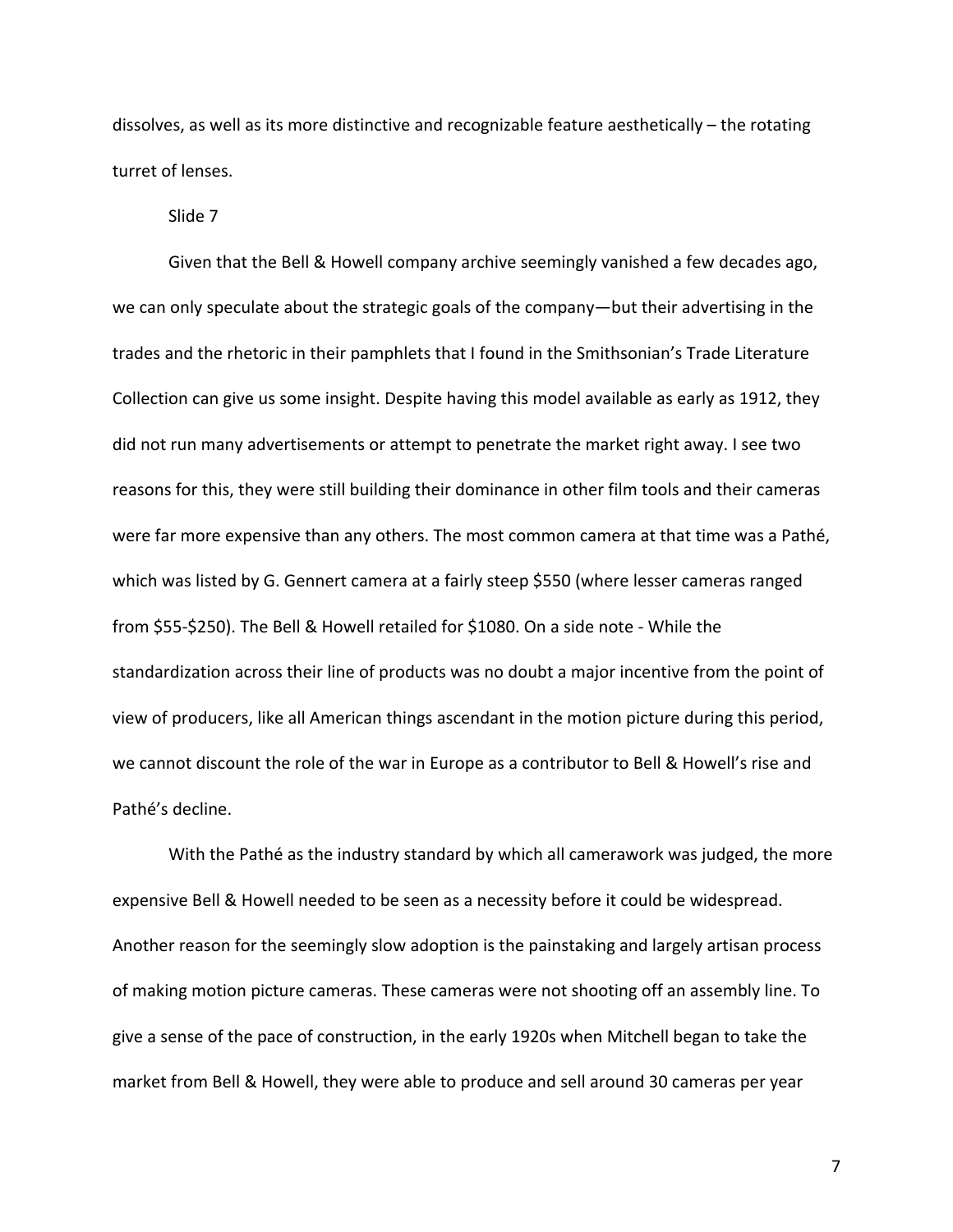with their factories operating around the clock.<sup>viii</sup> The complexity of the tool, the precision required for construction, and the limited market for them all contributed to this more artisanal production process. In contrast, a single large processing lab, such as Willat could boast in 1915 of having 18 Bell & Howell perforators and 45 of their printers. The market for high-end professional cameras was just smaller. It is estimated that from 1912 to 1958, when they stopped making the 2709 camera, around 1200 were made (an average of 25 per year).

#### Slide 8

The customers who Bell & Howell needed to market its cameras to was also changing. While in the early days of the industry, cameras were made or bought by the production companies, by the mid-1910s an experienced cameraman was expected to maintain his own professional kit. They were prohibitively expensive and yet were a requirement for an assistant cameraman to be promoted to a second or first cameraman.<sup>ix</sup> While the cinematographers, as they were taking to calling themselves, had significant sway over the types of lights used and the laboratories the film would be sent too, these were ultimately decisions approved by the production companies. But the cameramen had much more control over the cameras used on the set, being their own personal property. While we don't have a definite answer to why this change occurred, it looks like a combination of cameramen seeking to create a competitive advantage for themselves on the job market and their interest in working with a tool with which they were familiar and comfortable. Once some cameramen began owning their own, the companies began to expect it, making it a requirement for them all.

However, Bell & Howell was not always adept at adjusting their rhetoric in ways that would appeal to cameramen rather than producers. They first tried to market their cameras as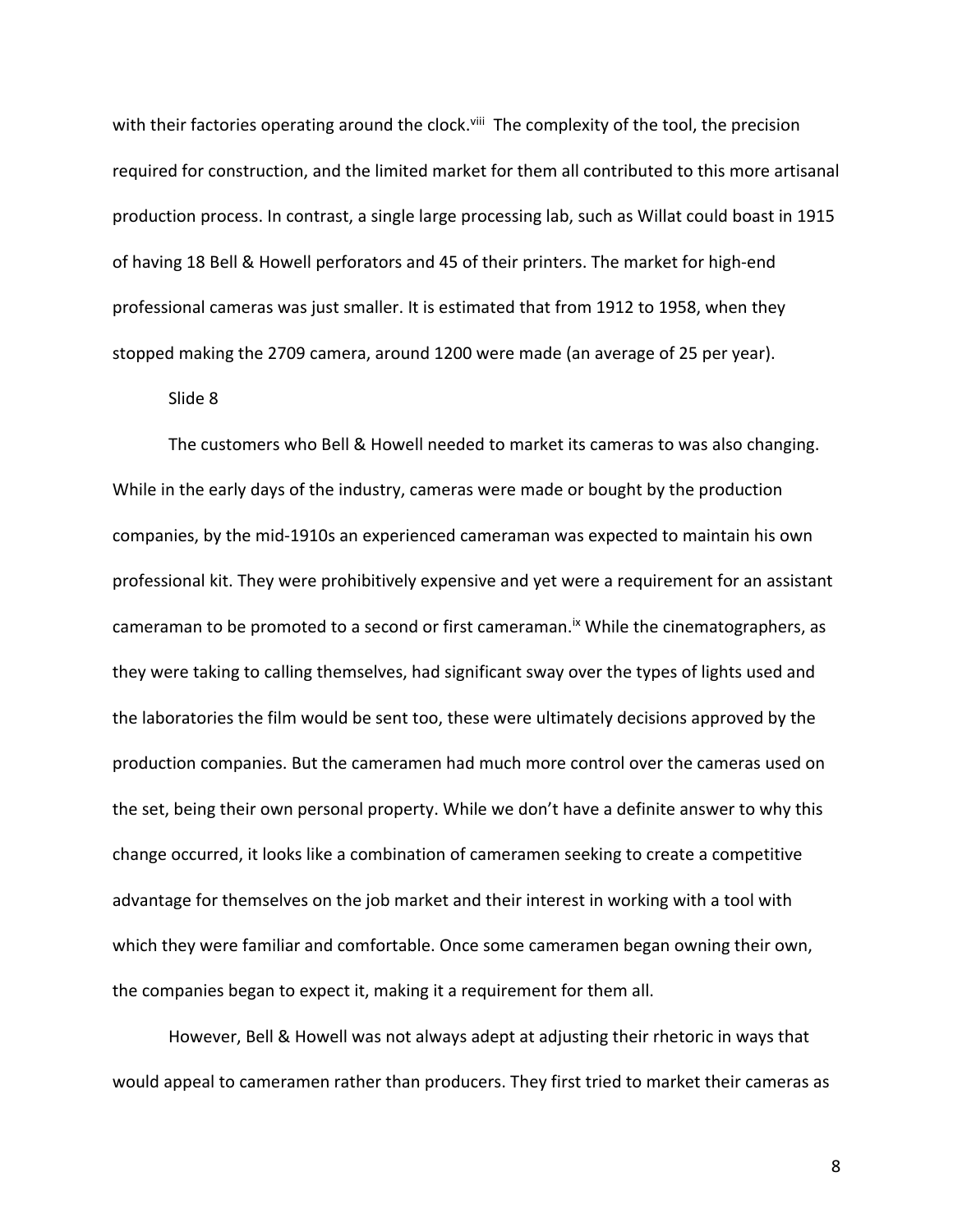they did every tool they had created up to that time – as a part of a set of compatible products designed to work together. One pamphlet describes "The Bell & Howell Standardized Line for the Efficient Processing of Motion Picture Film" which included the Standard Film Perforator, the Standard Cinematograph Camera, the Standard Continuous Feed Film Printer, the Standard Film Measuring Machine, and the Standard Film Splicing Machine. Here the camera is listed as a machine, no different from the others, that were used to efficiently and proficiently process a product. They are not differentiating between how a cameraman uses a camera and how a lab perforated and prints film stock.

Slide 9

A 1915 pamphlet with the self-explanatory title *As to the Best Means of Taking Motion Pictures: Opinions of Users of the Bell & Howell Camera Concerning the Efficiency of that Instrument, What Others Say About What We Do,* set the tone for how cameras would be marketed to those using them for the coming decades. It consisted of personal testimonies from representatives of the American Film Manufacturing Company, Essanay Film Company, Thomas Ince's New York Motion Picture Corporation, and Education Film Company as well as filmmakers Hobart Bosworth and Robert Flaherty.<sup>x</sup>

That cameras were purchased on an individual basis meant that the personal endorsement of individual filmmakers and cameramen was an important aspect of their advertising. Yet in the mid-1910s, even these personal endorsements addressed the contemporary importance of efficiency and standardization. President S. S. Hutchinson of American emphasized their efforts to "perfect our processes" by "standardizing our business as far as camera work, perforating and printing are concerned." Bosworth insisted that his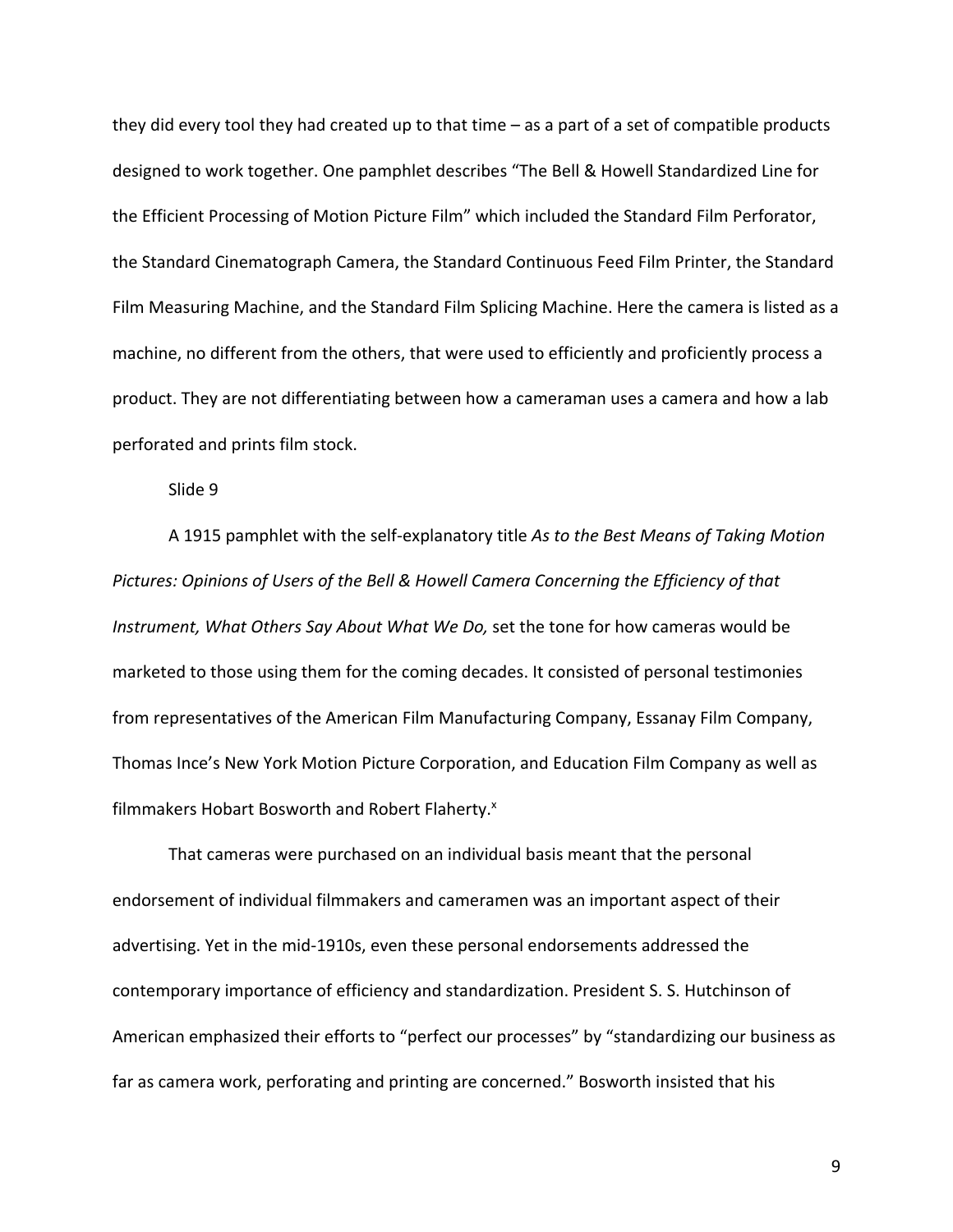cameraman George Hill had shot over 200,000 feet of negative in "all altitudes, humidities, and thermometric changes" and experienced not "a foot of static." In an essay on the back of the pamphlet titled "Inefficiency vs. Economy" the company boasted that the quick focusing on the Bell & Howell camera saved an hour of production time each day, adding up to a very specific savings of \$6,195 a year.

This rhetoric of efficiency was intended to make the \$1080 price tag for the camera seem like a bargain.<sup>xi</sup> This argument for the cost benefit of using Bell & Howell's pricy camera was aimed at the producers who would be the beneficiaries of more efficient production schedules that cut down on wasteful use of light and power. But, unlike printers and perforators, the producers increasingly were not buying the cameras. Rather, by standardizing their tools and making a camera like the Bell & Howell the industry standard, companies such as American, who at that time might have purchased the cameras, were nonetheless setting a standard that would put a significant burden on future cameramen to purchase such an expensive tool to be perceived as professionals. The ownership of an expensive, top-of-the-line motion picture camera, which only got more expensive throughout the 1920s, became the entrance fee for anyone aspiring to move beyond the level of assistant cameraman. A generous first cameraman might give or cheaply sell his old Pathé to his assistant when he bought a new Bell & Howell. This practice only ended with the introduction of sound when the price of cameras ballooned to well over \$3000 with all the motors and silencing devices required.

In mid-1915, *Moving Picture* World's Carl Louis Gregory proclaimed the Bell & Howell camera "one of the very best" of American built cameras, yet unable to take over the market from Pathé since "advance orders will keep their factory going to capacity until the first of next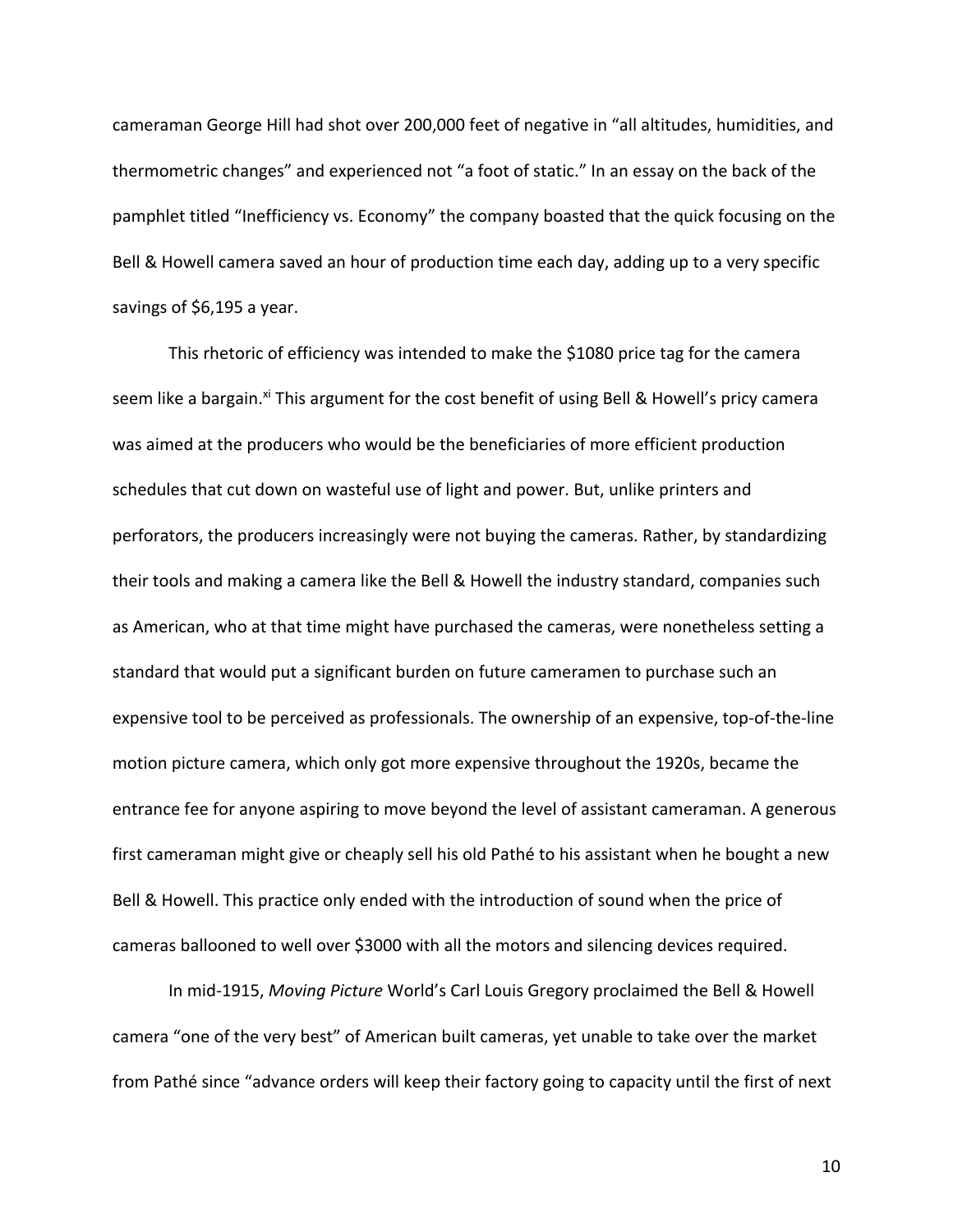year." There had been no change in the camera in the previous three years contributing to its sudden popularity. Yet the combination of word of mouth and pressure to conform to the equipment standards of the major producing companies had finally created this demand. By 1922, Bell & Howell claimed that 95% of American feature films were shot on their cameras, including original models more than a decade old and still in operation. By that time, it also was standard to have it in studio contracts that not only should the cameramen provide their own cameras, but they were required to be Bell & Howells.<sup>xii</sup>

## Slide 10

As we can see, this equipment company played a significant role in improving the objective quality of filmmaking in the transitional era – greatly contributing to the increased steadiness and clarity of pictures in that period. Likewise, their efforts to corner several small markets within the industry, contributed to standardization of practices dealing with film itself during this time. We often look on the contributions of pioneers such as Thomas Ince as forces for standardization of production practices in story construction and physical production, while overlooking the technology which had just as much to do with the increase in stability, reliability, and efficiency during this period. It is important for us to recognize the motion picture industry not just as one that produces, distributes, and exhibits motion pictures, but also one that includes a community of technology manufacturers that cater to the very specific technical needs of filmmaking.